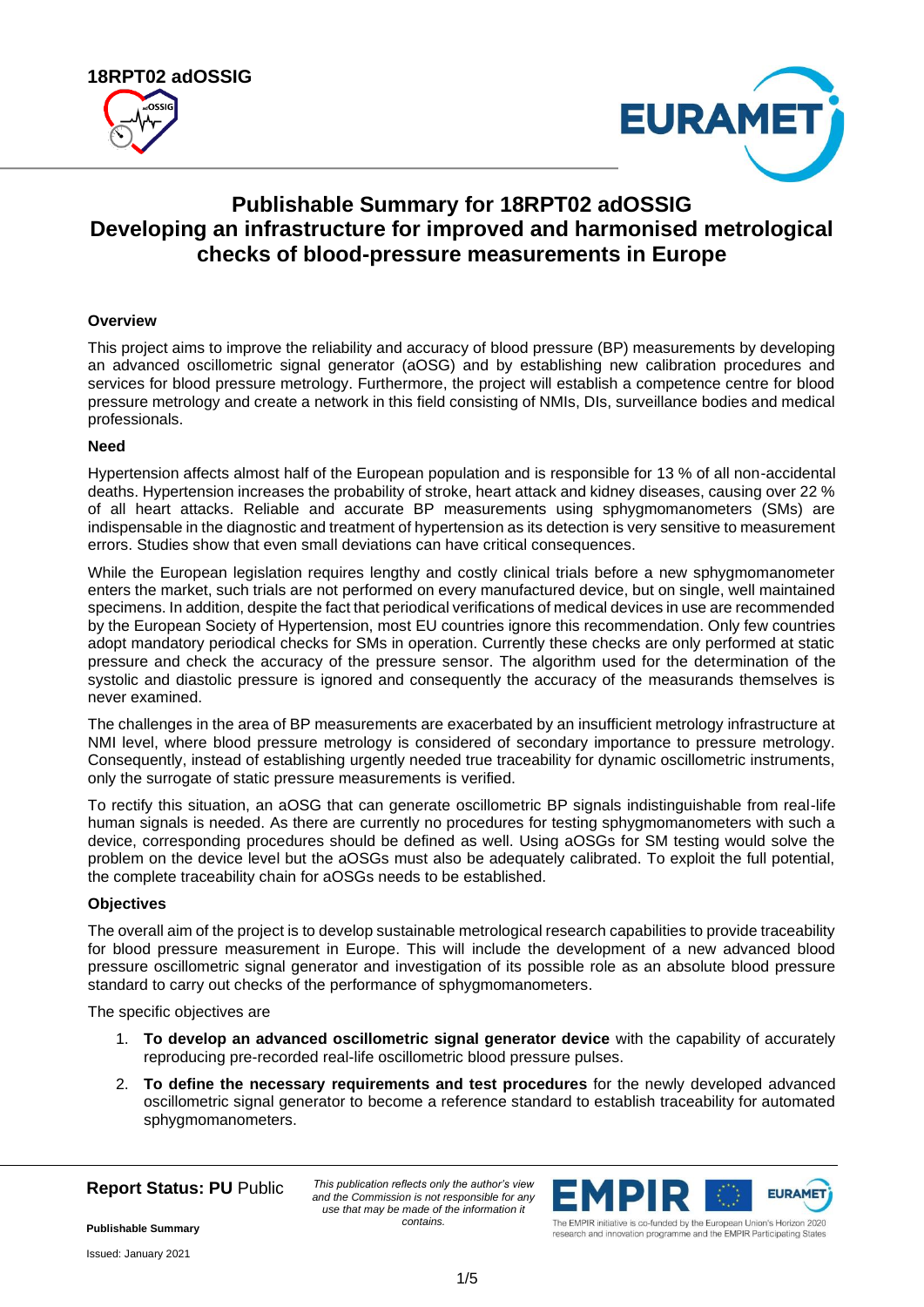

- 3. **To develop a procedure for the periodic recalibration of the newly developed advanced oscillometric signal generator** at the NMI level, including defining acceptable uncertainty limits of ±1.5 mmHg or better.
- 4. **To engage closely with regional and European stakeholders**, including regulatory and governmental bodies, medical experts, professional medical societies, standards developing organisations, metrological committees and device manufacturers to ensure that all medical, legal and metrological requirements regarding blood pressure measuring devices are met.
- 5. **To develop and implement a concept for smart specialisation in the field of traceable blood pressure measurements** and to integrate this concept with similar ones for other medical devices. To establish a single joint research capacity and to develop a strategy for the perpetuation and sustainability of this new capability and a strategy for offering calibration and research services to national or international customers including NMIs/DIs. Additionally, for each internal partner, to develop an individual strategy for the long-term operation and transnational use of this joint research capacity, and for the access to its calibration and testing services from their respective countries. The individual strategies will be discussed within the consortium, to ensure that a coordinated and optimised approach to the development of traceability in this field is developed which is suitable for Europe as a whole.

## **Progress beyond the state of the art**

The first three objectives of the project aim to progress metrological testing of sphygmomanometers beyond the state of the art by creating an advanced test device, procedures and calibration methods.

To this end, an advanced oscillometric signal generator was developed which is able to generate real life signals as opposed to the strictly periodic oscillometric signals generated by the current commercial blood pressure simulators. The aOSG will be tested as a possible standard for the calibration and in-depth performance checks of sphygmomanometers.

Using the aOSG, the consortium is developing a procedure for in-depth dynamic testing and complex metrological checks of automated sphygmomanometers. These advanced test procedures will amend the insufficient state-of-the-art static pressure testing and will allow the evaluation of performance of the whole sphygmomanometer rather than just the ability of pressure sensor to display static pressure correctly.

It is essential to ensure a correct operation of the aOSG itself. In that sense, the project elaborates procedures for the (re)calibration of the aOSG as well as establish the maximum permissible errors for the device to be considered acceptable. As such, a new, dynamic pressure traceability chain will be established which will increase the trust in the proper operation of sphygmomanometers and the confidence in the measured blood pressure values.

Beyond the technical development, the project aims at the establishment of joint research capacity, which will persist beyond the project lifetime and will support, promote and further develop advanced blood pressure metrology. Currently, a number of EU countries have regulations in effect requiring periodic metrological checks for professionally used SMs to ensure consistent performance in the field. The goal is to create harmonised metrological checks for blood pressure measurements to ensure a homogeneous European market.

## **Results**

#### *To develop an advanced oscillometric signal generator device*

An aOSG able to generate signals undistinguishable from real-life human signals has been developed, constructed and tested. As a commercial alternative does not exist and the experience of using such a device for the verification of sphygmomanometers is lacking, relevant results will be made publicly available on project website and disseminated to key stakeholders through conferences, workshops and peer-reviewed articles.

The technical and metrological specifications for the aOSG were defined early in the project. The needed components for the device were identified based on literature research and prior experience in order to ensure a reliable performance of the device, while the requirements for the software concentrated on ensuring the complex processing of the recorded data while keeping the user interface friendly.

The aOSG and the corresponding software were developed and presented at the M9 project meeting together with the developed recording unit (RU). The RU is required for the in-depth assessment of the aOSG, allowing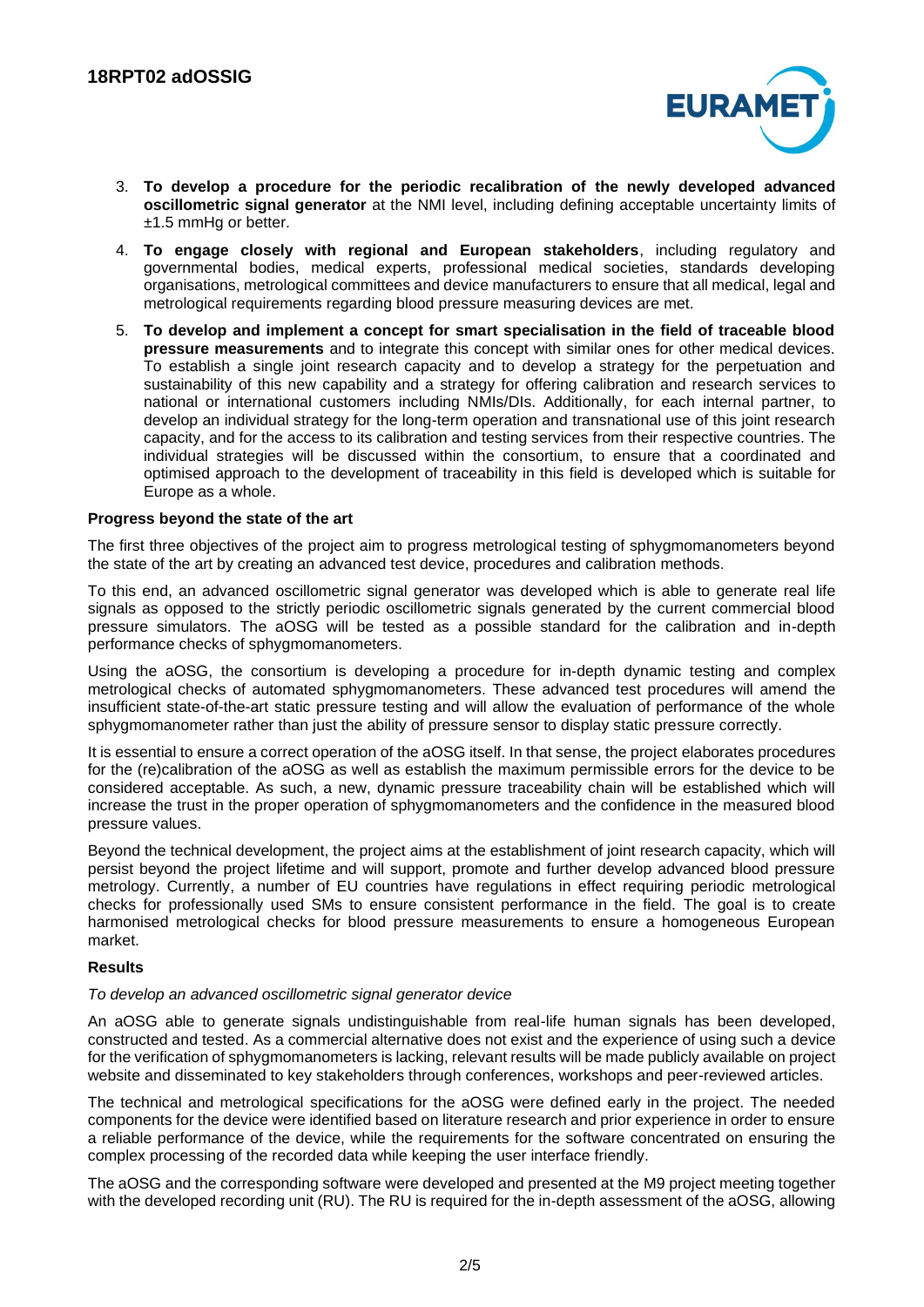

a quantitative comparison between the input data and the data generated by the aOSG. Tests using real-life signals collected from the patients of a cardiology clinic in the UK were performed using a protocol based on the requirements of ISO/TS 81060-5. These tests aimed at the thorough characterisation and evaluation of the repeatability and reproducibility of the aOSG and were performed with excellent results, meeting all defined and expected criteria.

## *To define the necessary requirements and test procedures*

For the aOSG to be used for in-depth performance checks of oscillometric sphygmomanometers, test procedures for such dynamic testing of sphygmomanometers as well as technical and metrological requirements are being defined. These requirements and test procedures will amend the insufficient state-ofthe-art static pressure testing and will allow the evaluation of the performance of the entire components of the sphygmomanometer rather than just the pressure sensor.

## *To develop a procedure for the periodic recalibration of the newly developed advanced oscillometric signal generator*

Currently, the calibration of almost every pressure instrument is carried out at static pressure. By introducing the use of aOSG for the verification of SMs, the option for a dynamic verification will be available. While this would ensure an appropriate check of SMs, it is essential that the aOSG will be properly (re)calibrated as well. As a valid calibration of such a device is currently not possible at NMI level, the development of advanced dynamic calibration procedures is one of the necessary steps to allow the aOSG to work as intended.

Following thorough literature survey on available solutions for dynamic pressure with emphasis on range of the oscillometric signals and BP applications, the consortium continued research on the dynamic pressure traceability. Project partners are currently investigating two alternative dynamic pressure traceability paths; classical fast pressure sampling measurement and novel acoustic measurement. Partners plan to compare accuracy and uncertainties of these methods in next stages of the project.

## *Concept for smart specialisation in the field of traceable blood pressure measurements*

This project aims at developing and implementing smart specialisation concept (SSC) and creating a network of NMIs, DIs and universities that will be able to support and advise blood pressure metrology in Europe at all levels, from manufacturers, test offices, laboratories and market surveillance bodies to end-users, such as the medical community and patients.

Through this concept, metrology for advanced blood pressure measurements will be made accessible to a broader range of countries. This will be achieved by condensing expertise and knowledge at one site, while simultaneously making it accessible to others. A centre of excellence for blood pressure measurement (competence centre) will be established at CMI, which will be designed for the needs all European NMIs/DIs in this field who cannot or do not want to build and maintain this capacity for themselves. Additionally, each internal partner will develop an individual strategy for the long-term operation and transnational use of this joint research capacity, and for the access to its calibration and testing services from their respective countries. The individual strategies will be discussed within the consortium, to ensure that a coordinated and optimised approach to the development of traceability in this field is developed which is suitable for Europe as a whole. The SSC will be a foundation for a long-term partnership in the field of traceable blood pressure measurements, i.e. beyond the end of this project. The smart specialisation will allow the involved NMIs and DIs to optimally utilise the limited national capacities in a smart division of labour and resources.

## **Impact**

This project brings together the most relevant international metrological and medical institutions, producers of sphygmomanometers and market surveillance bodies; which makes the project known and accessible to the wider community. The consortium has approached over 40 potential stakeholders. Positive responses have been received from 29 institutions from 11 countries and 3 continents. The institutions that have expressed their interest in becoming project stakeholders are continuously being updated on the latest development within the project. Efforts are made to attract more stakeholders in time for the workshops to be held in M27 and M36.

Project partners presented the project at the annual conference of the Czech society for hypertension. Positive responses from the medical professionals were received, and efforts are made to attract more stakeholders from this community.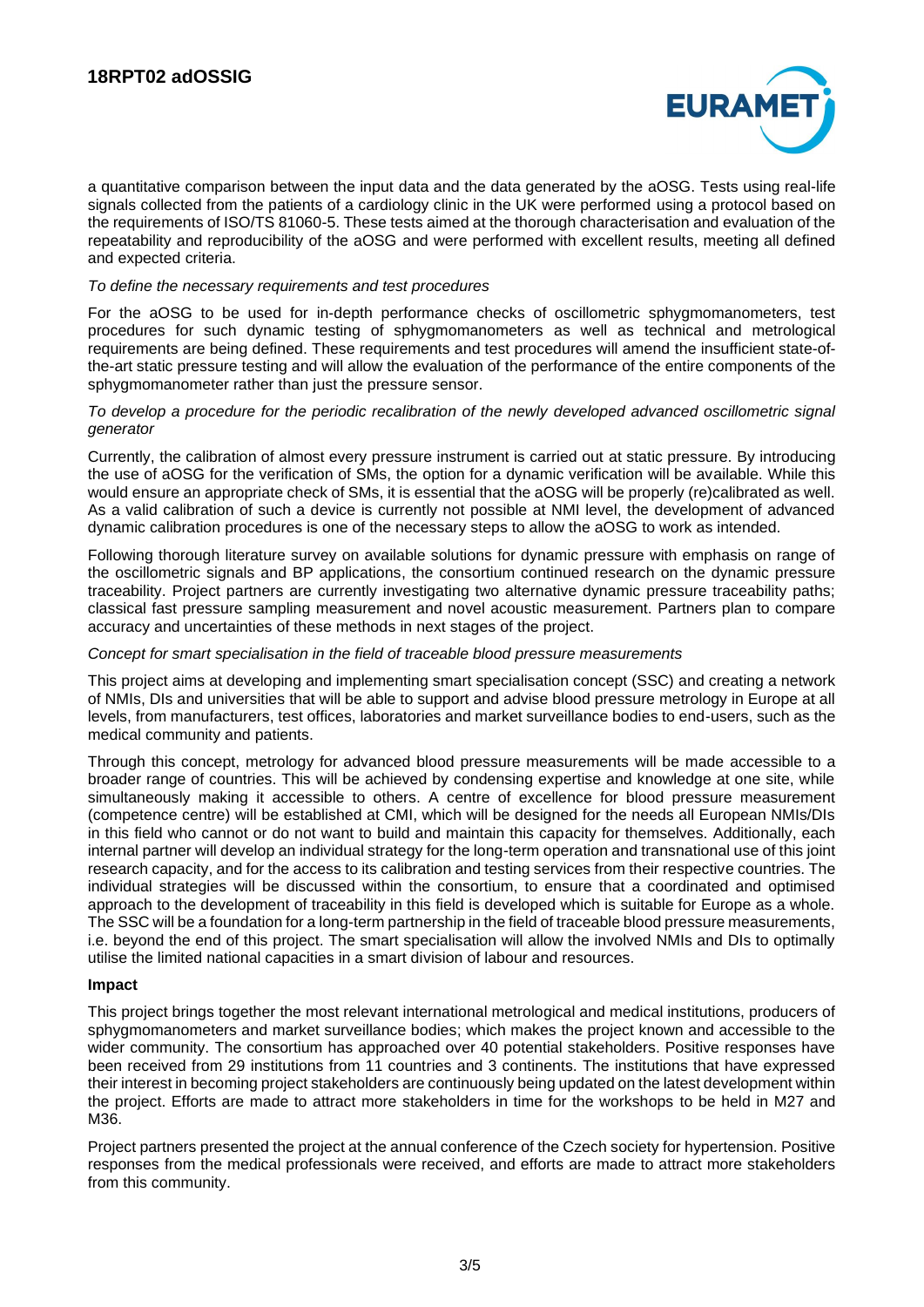

#### *Impact on industrial and other user communities*

The development of an aOSG and corresponding advanced calibration procedures will allow easier and more affordable in-depth performance checks of automated sphygmomanometers. This will ease the development process of SMs for new and small manufacturers, offering them a chance to access the market at lower costs and thus encouraging the innovation.

The research and competence centre for blood pressure metrology planned to be established during the project will create a well-developed metrological infrastructure with advanced calibration services and will provide manufacturers with clear guidance, and hence legal certainty on how requirements can be met. Physicians and medical staff will be able to rely on the existing traceability chain, trust the measurement results are correct and methods are validated. Patients in clinics, practitioner offices, and home-care settings will have more confidence in the measured BP values, as the improved infrastructure will allow surveillance bodies and other legal entities to ensure adequate quality of the devices available on the market.

#### *Impact on the metrology and scientific communities*

The project will make metrology for advanced blood pressure measurements accessible to a broader range of countries. This will be achieved through a smart specialisation concept, by condensing expertise and knowledge at one site, while simultaneously making it accessible to others. A centre of excellence for blood pressure measurement (competence centre) will be established at CMI, which will be designed for the needs of the Czech Republic and all European NMIs/DIs in this field who cannot or do not want to build and maintain this capacity for themselves. The project will create a network for blood pressure metrology consisting of NMIs, DIs, surveillance bodies and medical professionals, and a calibration laboratory providing dynamic pressure traceability will be established. Other European NMIs, particularly emerging NMIs and DIs, which are lacking the capabilities or the resources to provide the complete traceability chain for BP measurements, will be able to serve their national customers with less demanding metrological services, while relying on the competence centre for the higher-level ones.

## *Impact on relevant standards*

The project is actively participating in key blood pressure monitoring equipment and pressure related standardisation committees as well as international and European legal metrology organisations (e.g. ISO/TC 121/ SC3/ JWG 7, OIML TC 18 and IMEKO TC 16). This participation builds on links already established by the consortium, which is highly influential in national and international metrology and standardisation committees and will be used to facilitate greater awareness of the benefits of the project.

In the period September 2019 – March 2020, PTB was strongly involved in the revision of the OIML Recommendations *OIML R 16-1 Non-invasive non automated sphygmomanometers* and *OIML R 16-2 Noninvasive automated sphygmomanometers*. R 16-2 includes details regarding testing procedures for the verification of automated sphygmomanometers using patient simulators. The two Recommendations are in the committee draft stages and awaiting the balloting results.

As the main proposer of the *ISO TS 81060-5:2020 Non-invasive sphygmomanometers - Part 5: Requirements for the repeatability and reproducibility of NIBP simulators for testing of automated non-invasive sphygmomanometers,* PTB was highly involved in the development of this new technical specification. The TS was published in February 2020. The TS will be relevant for the development of procedures for the verification of SMs by means of NIBP simulators, planned in the WP2 of the project.

In the longer term, i.e. after the end of the project, the outcomes may contribute to the revision of different normative documents (e.g. IEC 80601-2-30, OIML R 16-2, ISO TS 81060-5:2020).

First revision of "Leitfaden für die messtechnische Kontrolle von Medizinprodukten mit Messfunktion" (Guidelines for Metrological Verifications of Medical Devices with a Measuring Function) is being prepared, containing relevant project results. The updated document, whose principal editor is PTB, will be published before the end of 2021.

#### *Longer-term economic, social and environmental impacts*

The European healthcare industry will primarily benefit from this project in the long term. The prevalence of hypertension is 44 % in Europe, which means more than 200 million adults are affected by this health problem. Thus, the importance of accurate and reliable blood pressure measurements is obvious. At the end of the project, an aOSG will exist with uncertainty of better than ±1.5 mmHg and a dynamic traceability chain will be established. Although this will not improve the accuracy of the sphygmomanometers per se, it will allow